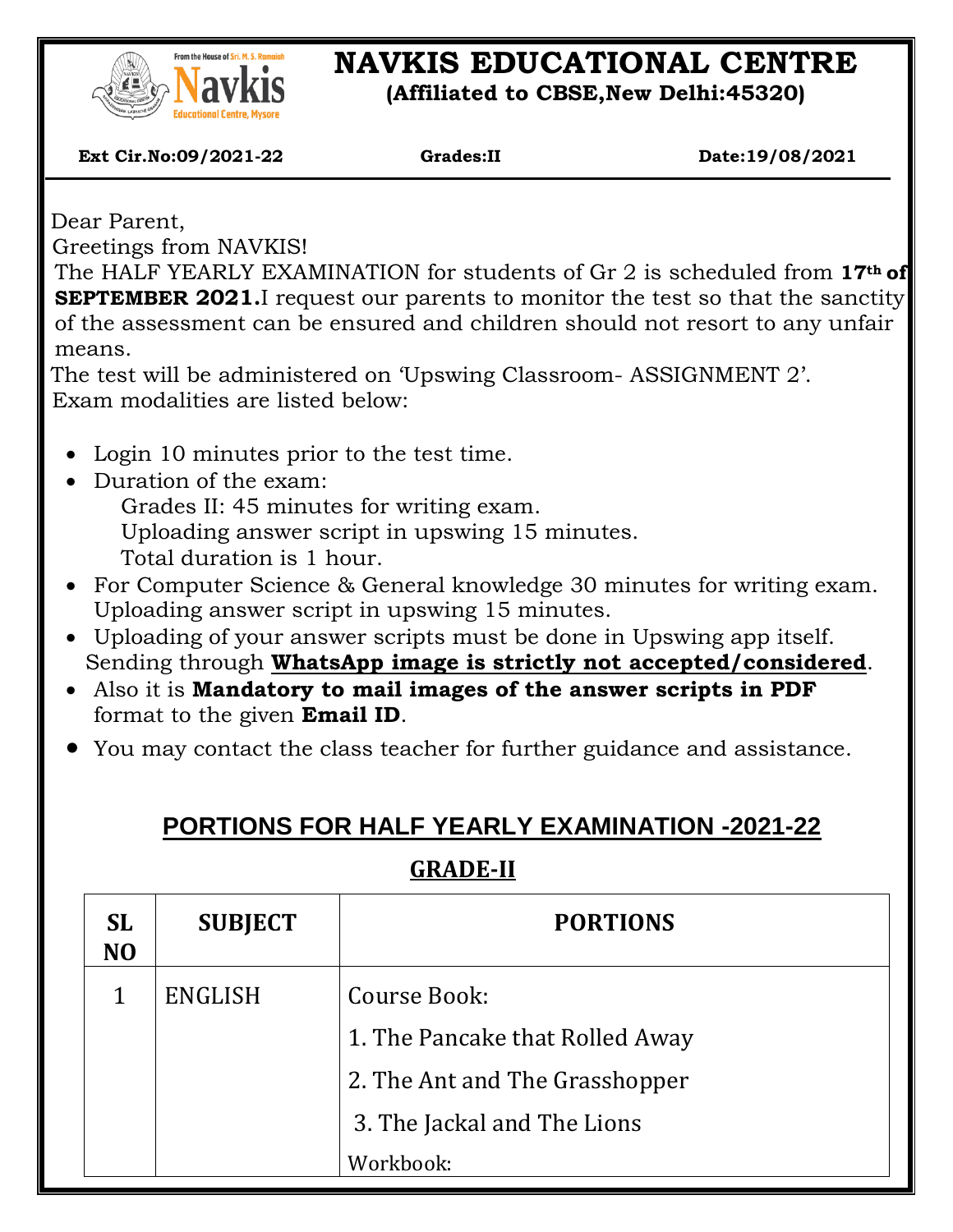|  |                |                                       | 1. Worksheet 1,2 and 3          |
|--|----------------|---------------------------------------|---------------------------------|
|  |                |                                       | <b>Enrichment Reader:</b>       |
|  |                |                                       | 1. My Pets                      |
|  |                |                                       | 2. The Lion and The Mouse       |
|  |                |                                       | 3. The Blue Pot and The Red Pot |
|  | $\overline{2}$ | <b>II LANGUAGE</b><br><b>KANNADA</b>  | ೧. ಬಣ್ಣ ದ ಹಕ್ಕಿ                 |
|  |                |                                       | ೨.ಊರಿಗೊಬ್ಬ ರಾಜನಂತೆ              |
|  |                |                                       | ೩.ಗೆಳೆತನ                        |
|  |                |                                       | ೪.ಸೂಜಿಯ ಕಥೆ                     |
|  |                |                                       | ೫.ಹಳ್ಳಿಯ ದಾರಿಯ ಬದಿಯಲ್ಲಿ         |
|  |                |                                       | ೬.ಸಂತೆ                          |
|  |                |                                       | ೭.ಅರಿವೆ ಗುರು                    |
|  |                |                                       | ೮.ನನ್ನ ದೇವರು                    |
|  |                |                                       | ೯.ಮೂರು ಕಲ್ಲುಗಳು                 |
|  | 3              | <b>III LANGUAGE</b><br><b>KANNADA</b> | ಸರಳ ಪದಗಳು                       |
|  |                |                                       | ಸರಳ ವಾಕ್ಯಗಳು                    |
|  |                |                                       | ಗುಣಿತಾಕ್ಷರ                      |
|  |                |                                       | ಅ-ತಲೆಕಟ್ಟು ಇಂದ್ದ ಒತ್ವ ಚಟುವಟಿಕೆ  |
|  | $\overline{4}$ | <b>II LANGUAGE</b>                    | १.सबकी दुनिया एक                |
|  |                | <b>HINDI</b>                          | २.जन्मदिन                       |
|  |                |                                       | ३.हसीन को गई                    |
|  |                |                                       | ४.राखी का त्योहार आया           |
|  |                |                                       | ५. साहसी बालिका                 |
|  |                |                                       | ६सयानी चींटी                    |
|  |                |                                       | ७.चिड़िया घर की सैर             |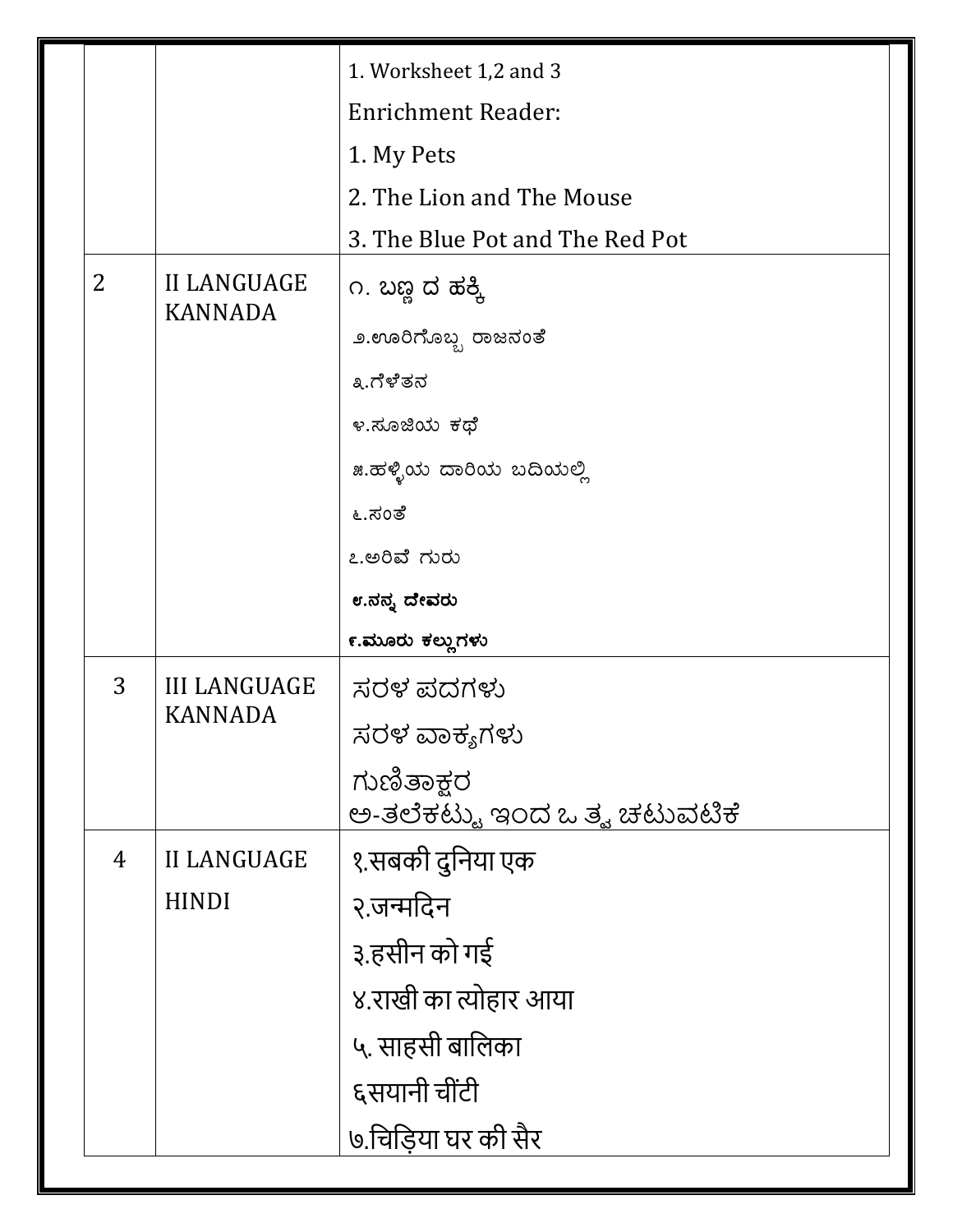|  | 5 | <b>III LANGUAGE</b><br><b>HINDI</b> | 1. यह, ये                   |
|--|---|-------------------------------------|-----------------------------|
|  |   |                                     | 2. यह, वे                   |
|  |   |                                     | 3. मैं, हम                  |
|  |   |                                     | 4. तू, तुम, आप              |
|  |   |                                     | 5. इसका, इनका, उसका, उनका   |
|  |   |                                     | 6. मेरा, हमारा              |
|  |   |                                     | 7. फलों की पहचान            |
|  |   |                                     | 8. क्या, कौन, कहाँ          |
|  | 6 | <b>MATHEMATICS</b>                  | 1. Numbers up to 100        |
|  |   |                                     | 2. Addition up to 100       |
|  |   |                                     | 3. Subtraction up to 100    |
|  |   |                                     | 4. Shapes and patterns      |
|  | 7 | <b>SCIENCE</b>                      | 1. Plant life               |
|  |   |                                     | 2. Uses of plants           |
|  |   |                                     | 3. Wild animals             |
|  |   |                                     | 4. Domestic animals         |
|  |   |                                     | 5. Our Body                 |
|  |   |                                     | 6. Food<br>7. Safety rules  |
|  | 8 | <b>SOCIAL</b><br><b>SCIENCE</b>     | 1. Early Humans-Their Life  |
|  |   |                                     | 2. Keeping Our Body Healthy |
|  |   |                                     | 3. My Family                |
|  |   |                                     | 4. A Good Home              |
|  |   |                                     | 5. Types of Houses          |
|  |   |                                     | 6. Our Food                 |
|  |   |                                     | 7. Clothes We Wear          |